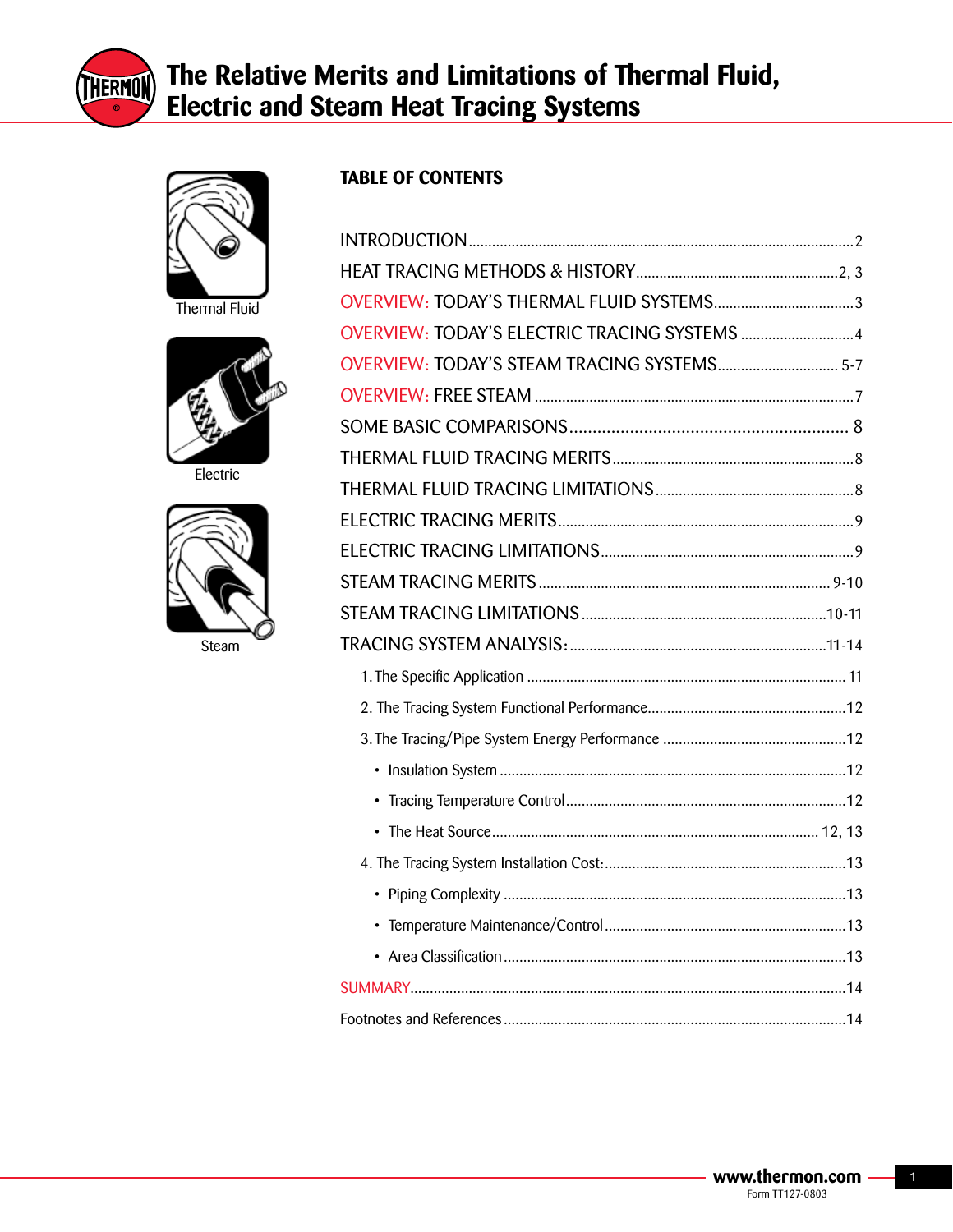

## INTRODUCTION

The cost of one heat tracing method versus another is of importance when selecting a heating system for plant pipes and equipment, given that each system has the capability to perform the required function. Today, however, long-term energy efficiency and the reduction of hydrocarbon pollutants may be the most important aspect in the selection of plant equipment including heat-tracing systems. Energy conservation and the reduction of greenhouse gas (GHG) emissions go hand-in-hand. As the use of energy increases, GHG emissions also increase. Today, most countries of the world have defined their energy and GHG emissions reduction goals. In the United States, a unified effort to combat excessive energy consumption and GHG emissions has resulted in a partnership between the Department of Energy (DOE) along with the Office of Industrial Technology (OIT) and U.S. industry. The partnership has focused on achieving three major objectives: (1) lowering raw material and depletable energy use per unit of output, (2) improving labor and capital productivity, and (3) reducing generation of wastes and pollutants.1

Industrial steam users contribute to an enormous amount of energy wastage in most countries. It is estimated that in the U.S. alone, roughly 2.8 quads (2,800 trillion Btu) of energy could be saved through cost-effective energy efficiency improvements in industrial steam systems.2

Steam is used in most plants to power turbines that turn generators for the production of electricity, as a prime mover for pumps and other equipment, and for process heat in heat exchangers and reactors.

Heat tracing systems are not often listed when energy reduction initiatives are being considered. However, when viewed from the perspective of how many meters (feet) of heat tracing exists in a typical refinery or chemical complex, the potential for reducing energy consumption and hydrocarbon pollutants can be startling.3

When discussing tracing systems, the question is often asked. "Which heat tracing system is the most economical; steam, electric or fluid?" M.A. Luke and 2

C.C. Miserles made the following statement about that subject in a 1977 article about tracing choices and it holds as true today as ever:

"There is no definite answer to the tracing-selection problem. Using recommendations based solely on industry-averaged or assumed parameters will more often than not misrepresent a particular situation. Relying on past analysis for major new decisions may overlook recent developments or changing variables. Excluding judgment factors, like the ability of existing operating and maintenance personnel to understand and live with the system provided, may lead to disaster." 4

As the authors predicted, many new and important developments have been made in heat tracing technology since their article was published in 1977.

## HEAT TRACING METHODS

#### **History**

Since the early 1900's steam tracing has been the primary means of keeping materials such as petroleum residues, tars and waxes flowing through pipelines and equipment in the petroleum and chemical processing industries. For temperatures that were higher than would be practical for steam tracing, fluid tracing with mineral oils was often used. Mineral oils could be used at temperatures up to as much as 316C (600F). Saturated steam at this temperature would require a pressure of 107.0 bar g (1,549 psig). 5

Following the Second World War, the petroleum and chemical industries grew, as many new products were developed to meet the wants and needs of a society that was just emerging from the great depression. Many of the raw materials for these new products had to be maintained at temperatures below 66C (150F) and held within a narrow temperature band to protect the quality of the end product. The "bare" steam tracing method of the time was frequently inadequate to meet these requirements. Heat transfer compounds were developed in the early 1950's but were intended as a means to increase, not reduce the heat transfer rate of steam tracers. Ambient changes alone were often too great to permit satisfactory control with a bare steam tracing system. Various methods were tried to reduce the amount of heat supplied by the bare tracer after the steam pressure/temperature was set at a practical minimum level. One was to suspend a bare tracer above the pipeline and attempt to maintain an air gap with spacer blocks. This system was problematic. The blocks were difficult to keep in place during assembly and thus were tedious and time consuming to install. They frequently slipped out of place in service because of the natural expansion and contraction of the tracer tube. This system was plagued with unpredictable heat transfer rates, hot spots, and high installation costs.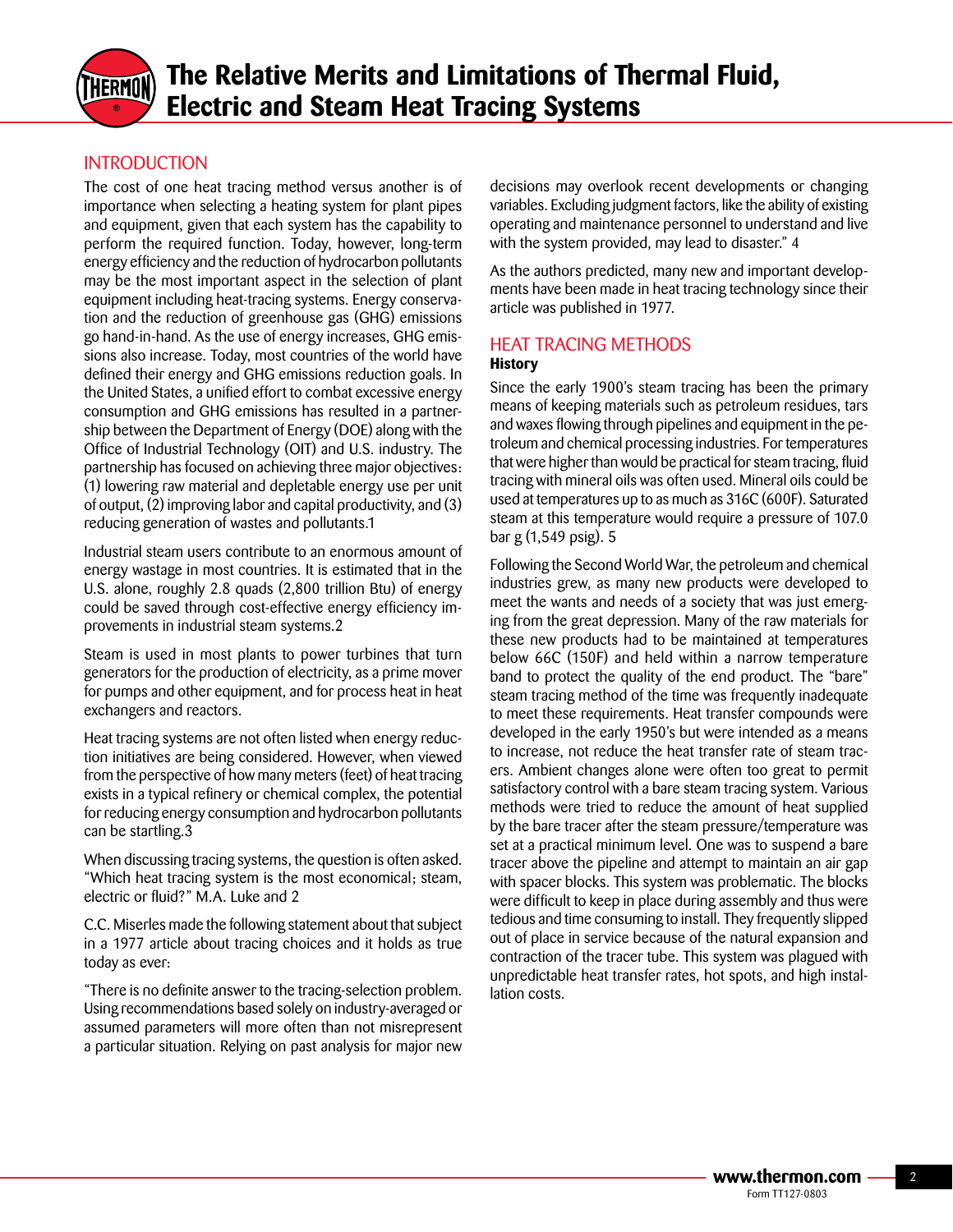

During this era plant engineers were inclined to use fluid tracing methods (glycols and hot oils) where possible because of the ease of regulating fluid flow to maintain required temperatures although due to inadequate fittings, leaks frequently presented a problem. Electric resistance heating was also developed in the early years of the 20th century and some types were adapted for pipeline heating, but they had minimal use due to burn out failures caused by excessive sheath temperatures at high wattages.5 Fittings and connections were also weak points in the system. In the 1950's experimentation began in earnest to develop more durable electric tracing methods that could be adapted to automatic temperature controls. These efforts brought about marked improvements and by the 1960's, electric tracing began to be accepted as a viable challenger to steam and fluid tracing methods for heating process plant piping and equipment.

## OVERVIEW: TODAY'S THERMAL FLUID SYSTEMS

Control methods for tracers using heat transfer fluids are much more sophisticated today than ever before. Figure 1 shows a microprocessor controller (Sterling, Inc. www.sterlco.com) with "fuzzy logic" providing high accuracy. A great variety of heat transfer fluids are available for high or low temperature requirements. Portable or stationary fluid heating or cooling units are available. For heating applications, electrical, steam or fuel-fired heaters are used to raise the temperature of the heat transfer fluid. Depending upon the type of heater and the control scheme, packaged thermal fluid units may be provided with microprocessor-based controls for reliable, safe and accurate operation. Today's leak-proof tubing connectors eliminate costly and sometimes hazardous loss of fluid which makes semi-rigid tubing an ideal means of tracing with heat transfer fluids. Tube fittings may be manually or automatically welded where pressure ratings are in accordance with ANSI B31.1 calculations if required. Tubing can be easily formed for elbows and bends or shaped into hairpin loops for valves and pumps. Tracers with heat transfer compounds provide even temperature distribution along the pipeline even in cooling applications. Additionally, they allow the use of lower fluid temperatures (as opposed to bare tracing) for warm applications since the heat transfer coefficient is greatly improved. Figure 2 depicts a typical steam heated liquid tracing system.



**Figure 1**



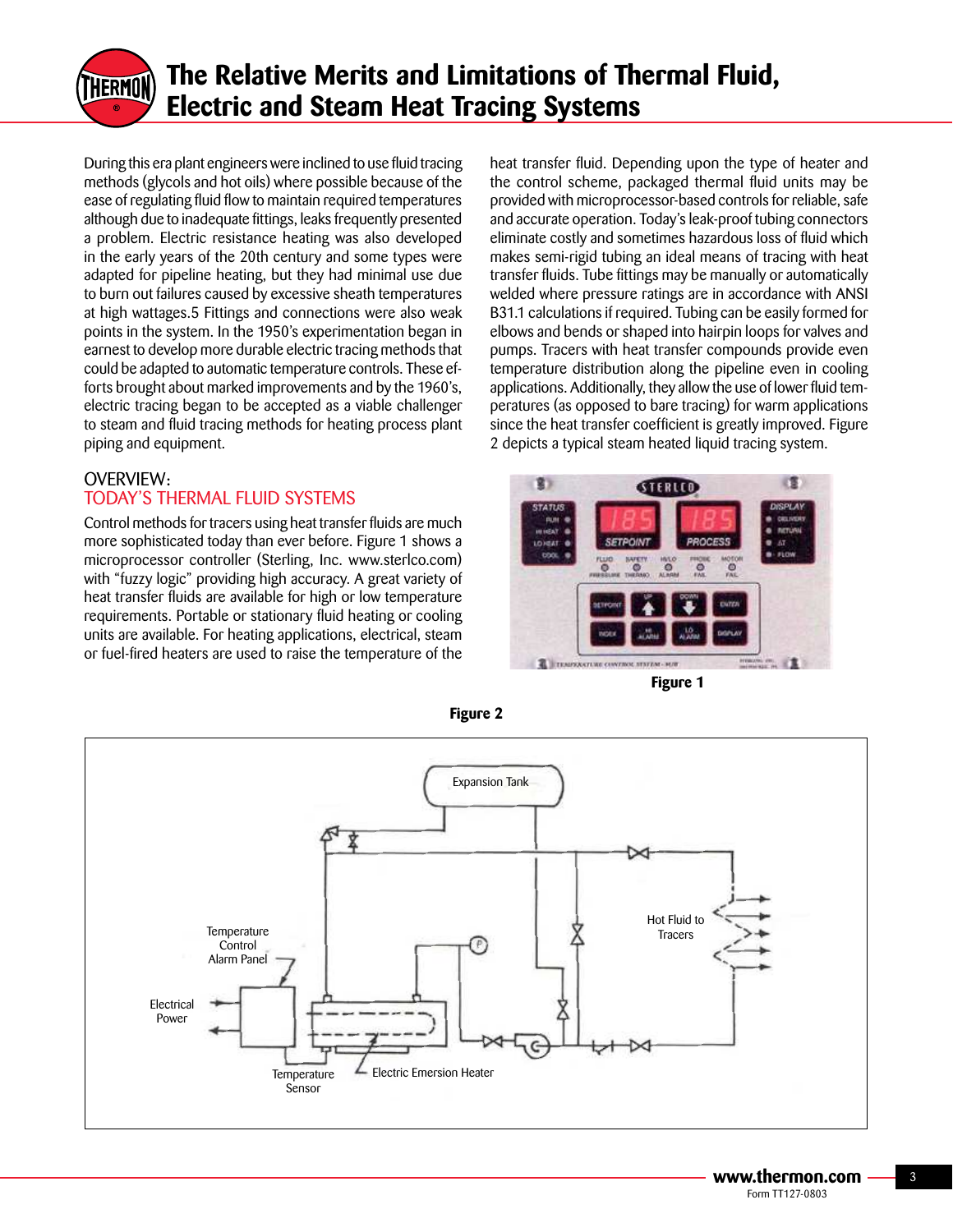

## OVERVIEW: TODAY'S ELECTRIC TRACING SYSTEMS

Modern electric tracing systems have extremely low failure rates as opposed to the electric resistance heat tracing systems of the past, due to improved technology and industry standard requirements that must be met in order to be accepted as a viable supplier in this market place. Microprocessor based controls can hold pipe temperatures to extremely close tolerances. State of the art high temperatures polymers and processing methods have led to the development of new and improved flexible self-regulating and power limiting heating cables. These flexible heaters can be used to hold pipeline temperatures in the range of approximately 149C (300F) where steam, hot thermal fluids or copper sheathed mineral insulated heating cables would have been used in the past. The development of high temperature metal alloys has provided a means to increase the temperature maintenance rating of today's semi flexible mineral insulated electric heating cables up to as much as 500C (932F) with exposure temperatures up to 593C (1,100F). See Figure 3 and 4 for typical electric heat tracing system and microprocessor-based controller.



**Figure 4** Mocroprocessor-based monitoring and control units for electric tracing systems — control band programmable in increment of 1 degree.

**Figure 3**

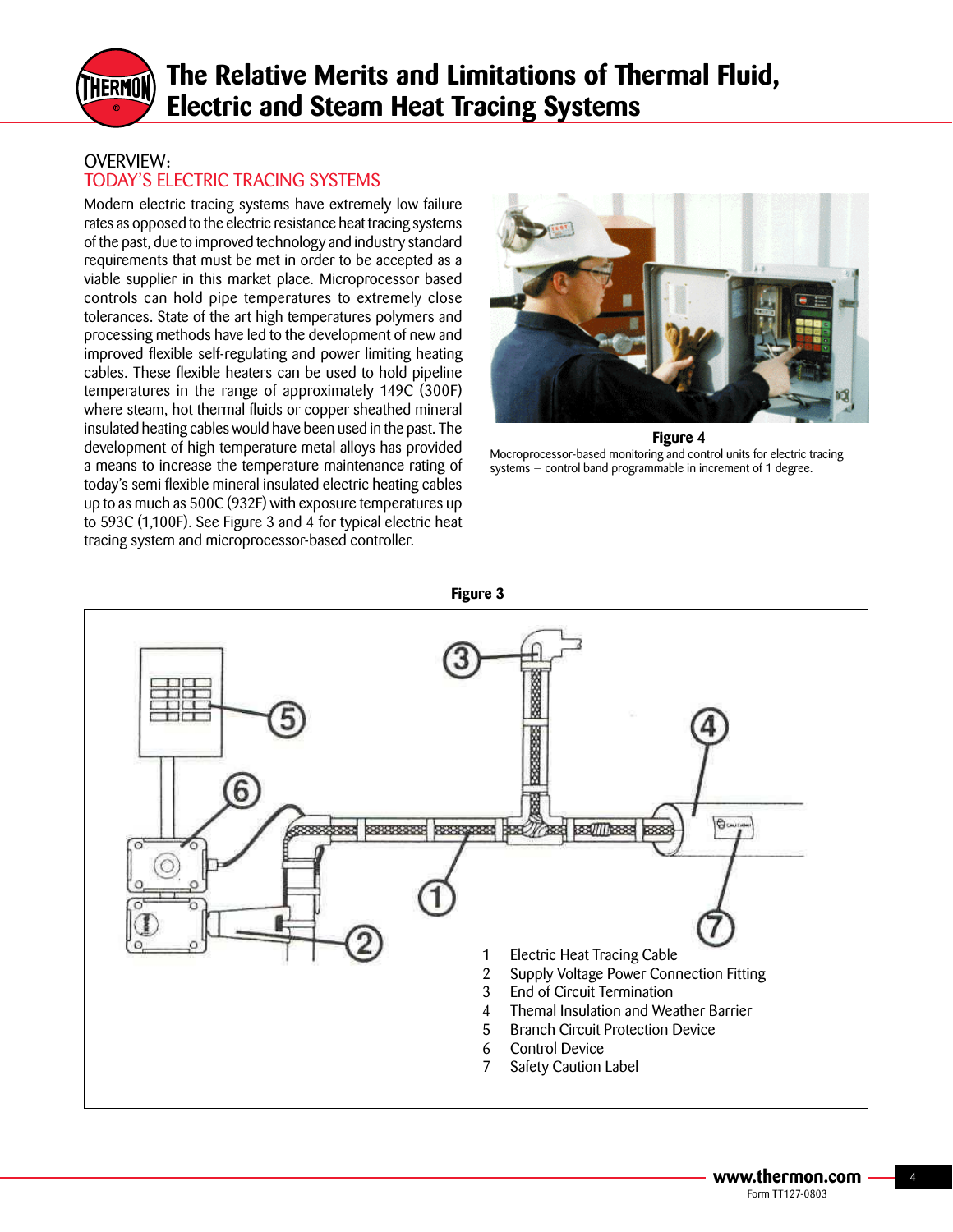

### OVERVIEW: TODAY'S STEAM TRACING SYSTEMS

Today, a wide range of steam tracing methods exists. New factory fabricated isolated steam tracers have been developed that offer a range of heat transfer rates for low to medium temperature control as well as improved safety. Where low pressure steam is available, these tracers may be used to heat materials such as caustic soda, resins, acids, and water lines which previously could not be heated with bare steam tracing due to the excessive heat that could result in corrosion, vaporizing or "off-spec" products. Isolated tracers may also be used for temperature control where higher steam pressures are available rather than installing pressure reducing valves. For the high temperature range, steam may be used as the heat transfer medium in a modern "conduction" tracing system where heat transfer compound is installed over the tracer and

covered with a steel "Strap-On" Jacket to provide permanent and maximum contact at the surface of the pipeline. One conduction tracer will supply as much heat as 3 to 6 bare tracers and can supply heat up capability. Figure 5 portrays a typical steam tracing system. Most steam tracing is used in "run free" systems where no control methods are applied other than steam pressure reducing valves as shown in Figure 6. However, several control methods are available. Figures 7 and 8 details hookup methods for pipeline control and ambient sensing control. Figure 9 shows control by balanced pressure traps holding back condensate while Figure 10 depicts an isolated steam tracer that is used to lower the temperature of a traced pipeline versus a conventional bare trac r, by decreasing the heat transfer rate from the tracer to the pipe.

**Figure 5 Typical Steam Tracing System**

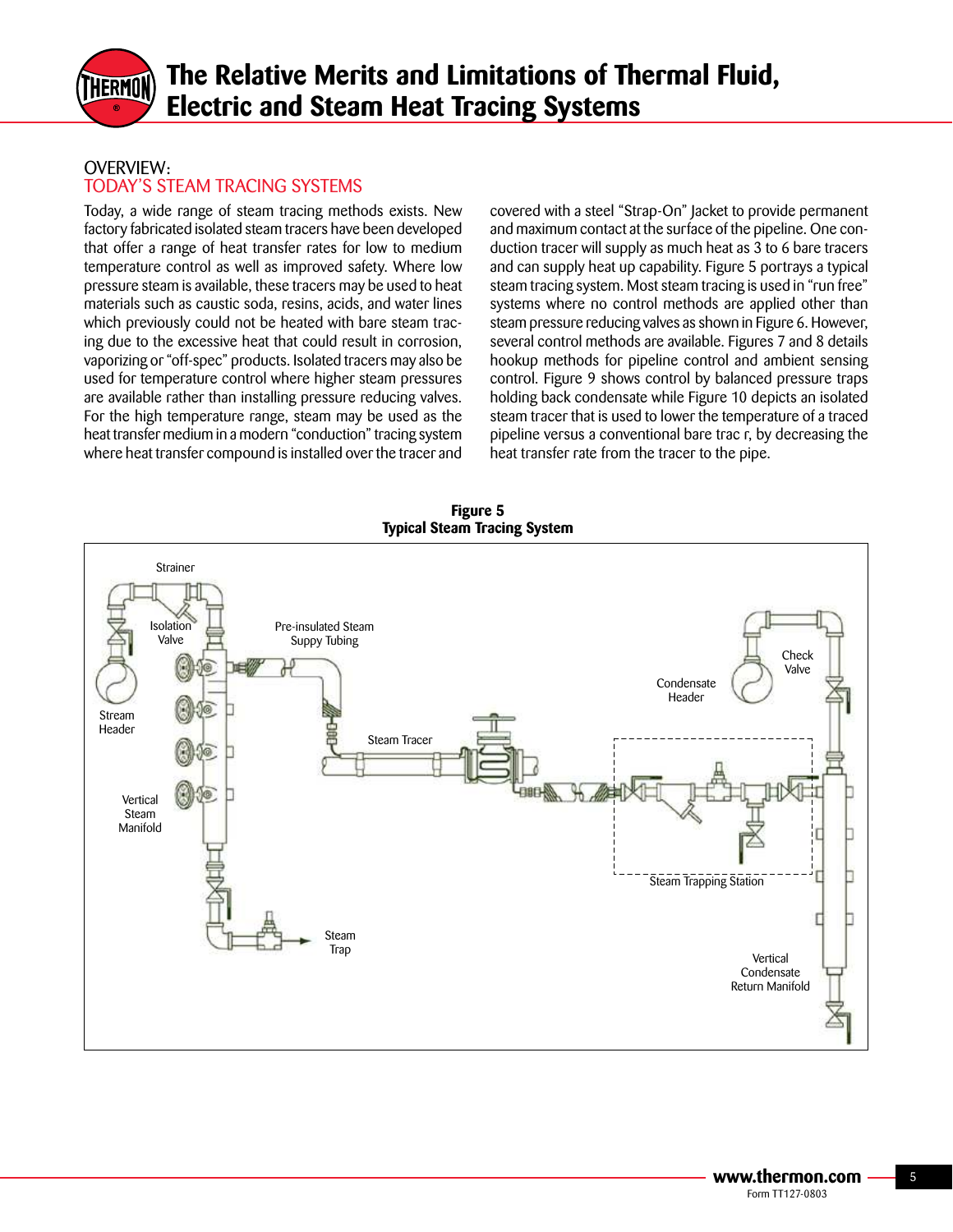



**Figure 7 Tracing With Self-Acting Pipeline Sensing Control**



**Figure 8 Tracing With Self-Acting Ambient Sensing Control**

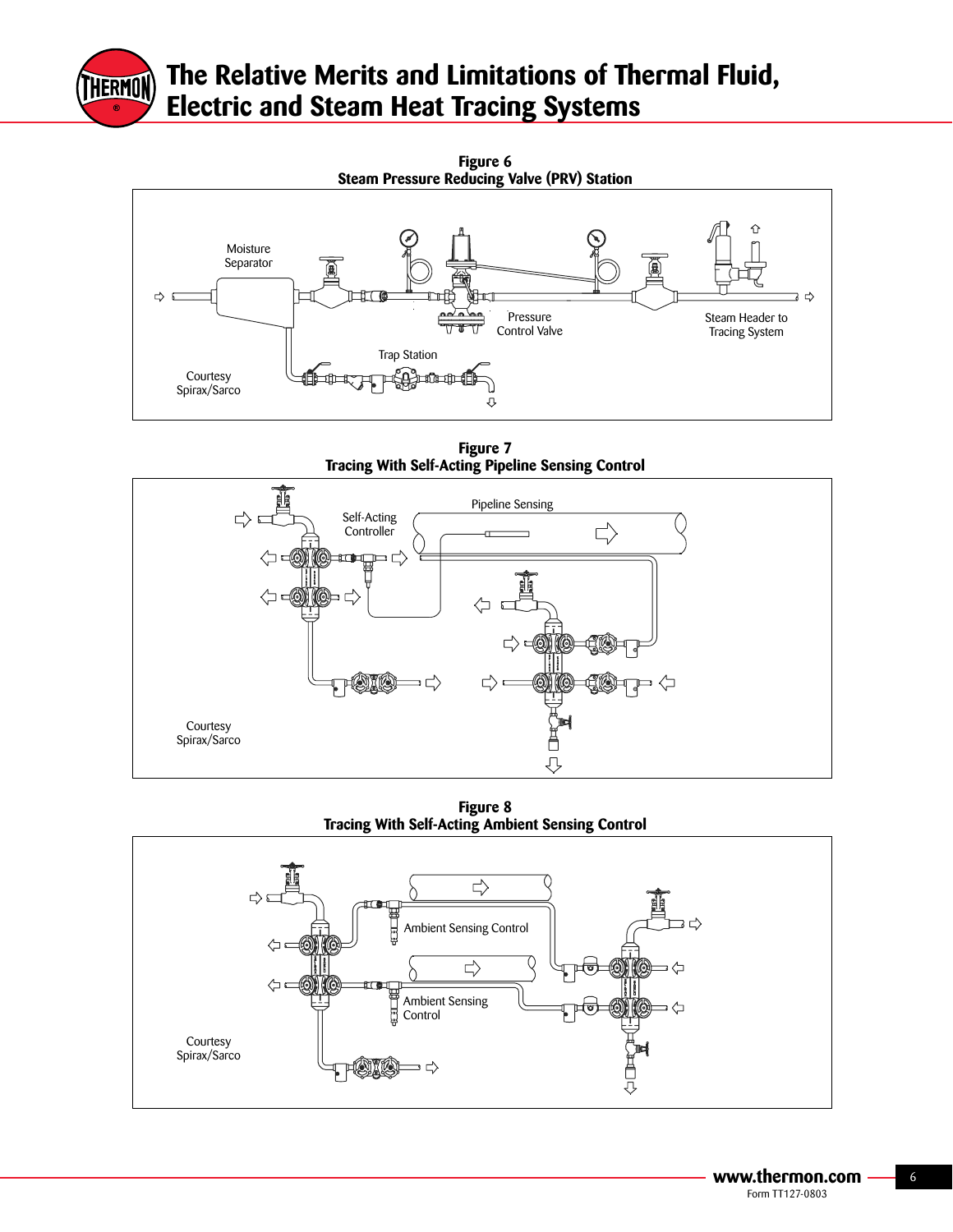



**Figure 10 Isolated Steam Tracer for Temperature Control**



## OVERVIEW: FREE STEAM

Steam tracing circuits can frequently use flash steam from hot condensate, steam produced by waste heat boilers, or steam from exothermic processes. Energy from these sources is often referred to as "free steam." However, flash vessels (see Fig. 11), waste heat recovery equipment and various accessories are required to control and transport this steam. The equipment and the attendant maintenance services are not free. But, additional fuel is not being consumed to produce this steam, therfore it is a low cost energy source and is often referred to as "free steam."

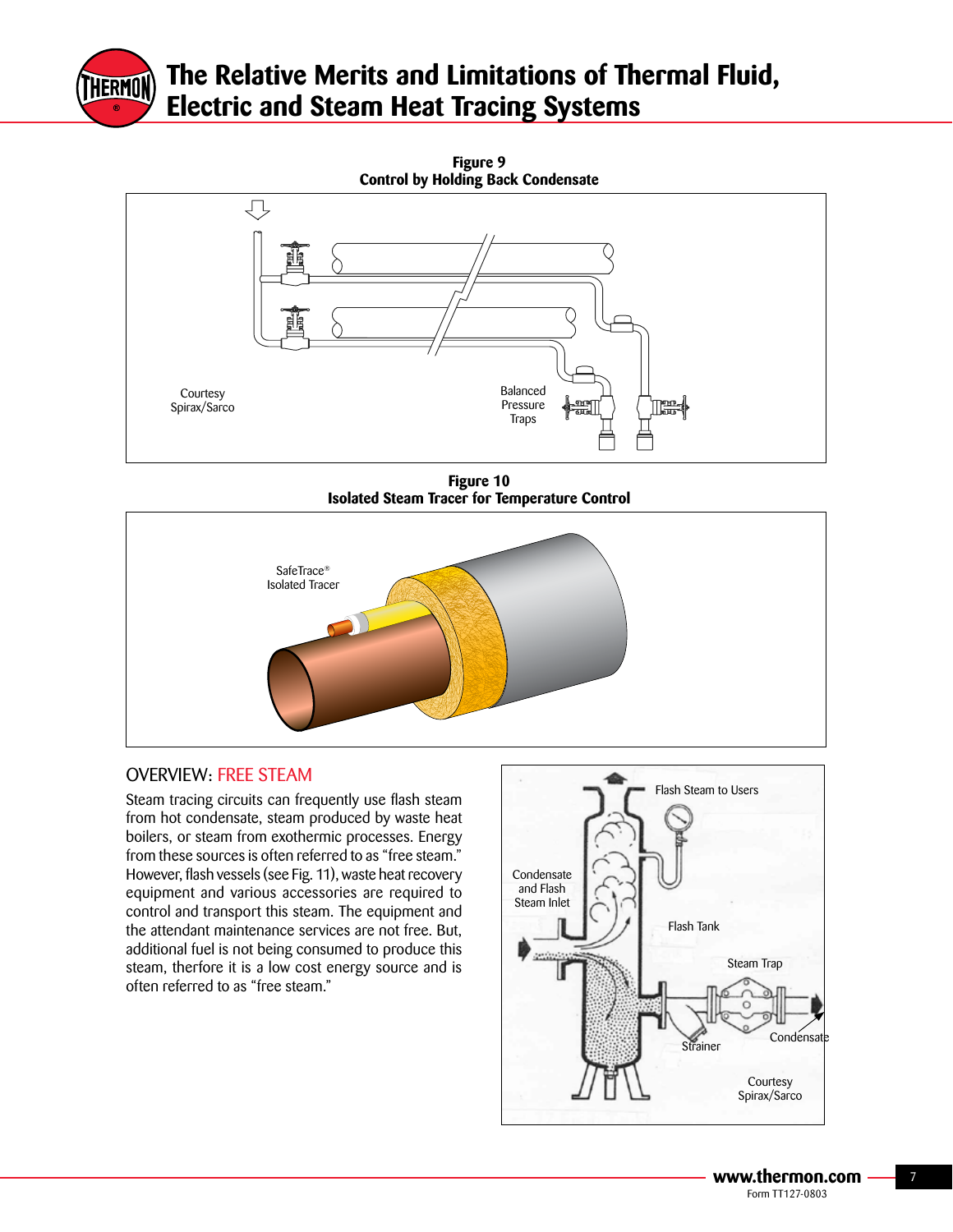## **SOME BASIC COMPARISONS**

The following outlines the relative merits and limitations of each system in various applications:

### THERMAL FLUID TRACING MERITS

- •Today, a variety of thermal fluids are available to cover a wide range of heating or cooling applications. WATER is often used for low to medium temperature heating to its availability; thermal stability and heat transfer properties. AROMATICS may be used for temperatures in the 320°C to 400°C (608°F to 752°F); SILICONE-BASED FLUIDS may be used up to approximately  $400^{\circ}$ C (750 $^{\circ}$ F) and for process cooling as well. HYDROCARBONS or mineral oils have been used for years and generally have a maximum operating of up to 321°C (610°F).<sup>6</sup>
- •Thermal fluid tracing is good for applications requiring reasonably close temperature control. Generally heat transfer compounds are recommended for either heating or cooling since these materials provide an increased high heat transfer coefficient and positive contact between the fluid tracer and the process line being heated or cooled. The improved heat transfer rate and contact provides uniform temperature distribution throughout the pipeline.
- Thermal fluid tracing systems can be designed for utilization in hazardous areas.
- •Most thermal fluids are less susceptible to freezing or bursting the tracer or handling equipment during shutdowns than with condensate from a steam tracing system when ambient temperatures are below -29°C (-20°F).
- •An "ideal" thermal fluid possesses the following characteristics: 6
	- ° Thermal Stability: There should be no significant change in chemical composition following repeated heating and cooling cycles.
	- Intrinsically Safe: It should not present an extreme fire or explosion hazard under normal operating conditions. Properties such as flashpoint and firepoint should be evaluated prior to selection. Most thermal fluids can be operated at temperatures above these temperatures because any leaks usually are of limited volume, which minimizes the potential for exposure to an ignition

source. A thermal fluid should never be operated above its atmospheric boiling point due to the potential for mist explosions around leaks.

- ° Chemically Safe: Incidental exposure should not be hazardous to operating personnel.
- ° Low Viscosity at Ambient Temperature: High viscosity fluids will be difficult on cold system startup.
- ° Low Vapor Pressure at Operating Temperature: Low vapor pressure eliminates the need to pressurize the entire system to prevent pump cavitation.
- ° Good Physical Properties: The heat transfer coefficient is directly proportional to the specific heat  $(C_{\rm p})$ , density (ρ) and thermal conductivity (k), and inversely proportional to the viscosity  $(\mu)$ .

### THERMAL FLUID TRACING LIMITATIONS

- •Thermal fluids typically have a low heat capacity, especially when compared to steam tracing. Multiple fluid tracers may be required on a pipeline for the equivalent heat delivery of a steam tracing system.
- •A thermal fluid tracing system requires multiple tracing circuits before it can be justified. The fluid handling units are made up of an expansion tank to provide space for fluid expansion and a net positive suction head for the pump; a circulating pump to keep the thermal fluid flowing; a heater to heat up the liquid to the required temperature and reheat it as it returns from the tracers, and a flow/temperature control method to maintain the required thermal fluid and process pipe temperatures.
- •Flow restrictions in thermal fluid tracing systems limit the tracing circuit lengths compared to either a steam or electric tracing system.
- •The impact that potential leaks or spills may have on the environment must be addressed with any thermal fluid tracing system. At elevated temperatures, hydrocarbon based fluids may become volatile if leaks occur in the system.
- Initial fluid cost and replacement cost should be considered since some fluids are very expensive: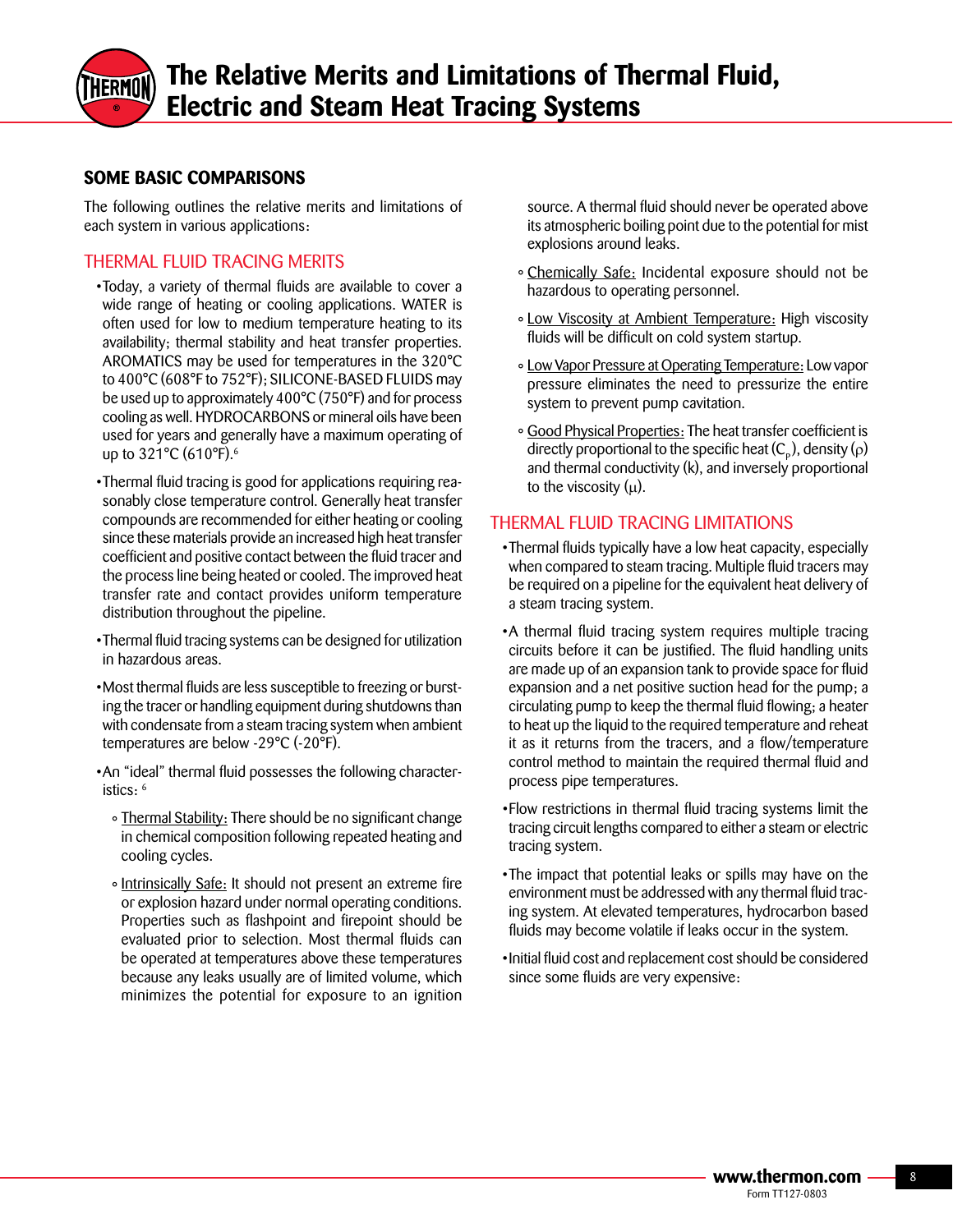

## ELECTRICAL TRACING MERITS

- •Most industrial facilities will have electrical power available.
- A variety of types and methods of electric tracing may be used to maintain a broad range of temperatures for process pipes and associated equipment. Electric heat output can be adjusted for very low freeze protection applications to very high process maintenance temperatures up to 500C ((932F) through heater selection and the use of design variables such as supply voltage.
- •Short lengths of pipe or long pipelines in the range of 25 kilometers (15 miles) in length may be heated by the use of various types of heating cables or skin effect heat tracing systems.
- •Electrical tracing is recommended for non-metal and lined piping and process equipment because of the ability to provide very low heat output.
- •Electric tracing is often recommended for use with temperature sensitive products that must be maintained within a narrow temperature range. It is easily equipped with temperature control devices to maintain precise consistent temperatures to keep process temperatures within specification limits and to conserve energy.
- •Since electric tracing does not convey a fluid, there are no fittings or traps that may cause energy leaks or require routine maintenance. This translates into simplified installation and reduced operation and maintenance costs.
- •Over its history, electric tracing has proven to be a safe choice for process pipe and equipment heating. High industry standards and approval agency testing provides verification of fitness for the intended service.

## **FLECTRIC TRACING LIMITATIONS**

- •If sized for temperature maintenance, electric heat tracing often provides an unacceptably slow heat-up period for the resumption of flow after an emergency shutdown or a plant turnaround.
- •As previously discussed, electric tracing can be designed for safe operation in hazardous areas and has a sound track record in such applications but it does have the potential for sparking which could lead to fire or explosion anywhere flammable materials are present in the atmosphere surrounding the tracer.
- •Electricity for tracing can cost considerably more per Btu than steam particularly if "flash" steam or steam from exothermic processes is available for steam tracing. If a plant has a cogeneration facility, a cost difference will still exist between electricity and steam but it will be much lower.

## STEAM TRACING MERITS

- •Steam tracing is frequently chosen for use in plants where steam is a by-product of condensation ("flash" steam) or an exothermic process. In these cases, electricity will be much more costly than steam. Steam from these sources is often (incorrectly) considered to be "free steam" but as previously stated, it does have a small handling cost attached to it although additional fuel is not being consumed.
- Steam is excellent for heat-up situations because the highest rate of heat transfer occurs when the temperature difference between the steam tracing and the cooler piping or equipment is greatest. During heat-up, steam condenses fast, releasing a large amount of latent heat energy due to the big temperature difference between the cold piping, (or equipment) and the steam tracer. As the process equipment warms up, the gradual decrease in temperature difference brings about a corresponding decrease in the rate of steam condensation until an equilibrium condition is finally reached. The large latent heat content of steam makes it an excellent medium for start up situations following a plant turnaround or after an emergency shutdown. Pipelines that are intermittently used at tank terminals to transfer sulfur, asphalts, or other heavy hydrocarbon materials, rely on steam for quick heat up and temperature maintenance once the system has reached a state of equilibrium. In an equilibrium state, the heat supplied by the steam tracing system is equivalent to the heat being lost to the atmosphere through the thermal insulation material covering the tracer and the pipe.
- •Steam tracing is intrinsically safe and may be used in Division 1 (and Zone 0) hazardous areas where electric tracing circuits are severely restricted (or prohibited) for safety reasons. API Publication 2216, Second Edition, January 1991 states the following: "The ignition of accidental releases of hydrocarbons in the atmosphere may result in damaging fires. Frequently, hot surfaces in the area where hydrocarbon vapor is released are assumed to be the ignition source; however, hot surfaces, even at temperatures above the published and generally accepted ignition temperature of the hydrocarbon, may not ignite the flammable mixture. ---As a rule of thumb, ignition by a hot surface in open air should not be assumed unless the surface temperature is about 200°C (360°F) above the accepted minimum ignition temperature." Generally steam provided for tracing purposes will not exceed the above noted temperature limits for most hydrocarbons. Additionally, most steam supply lines today are covered with thermal insulation to reduce heat loss and to minimize personnel injuries by keeping the insulation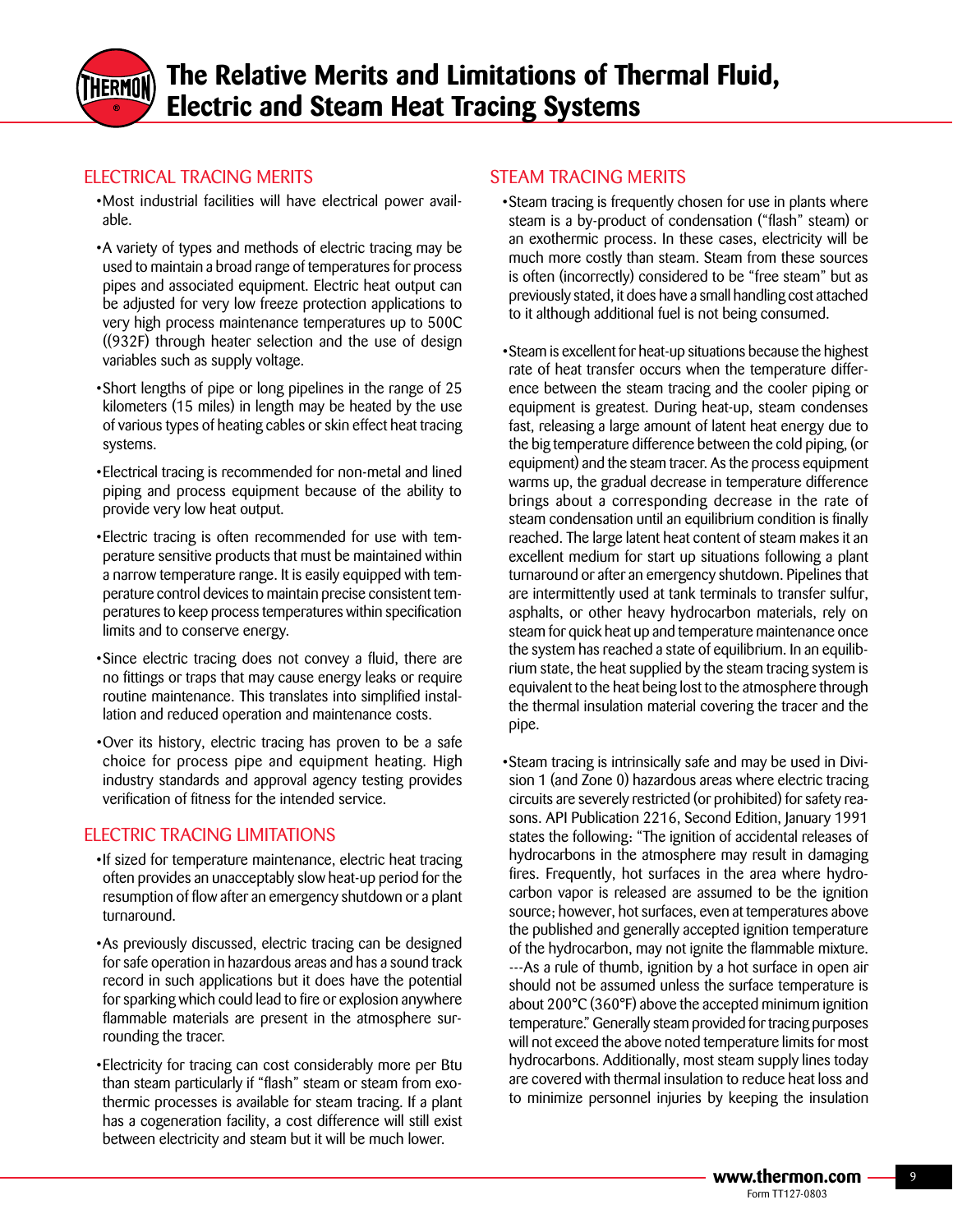surface at a maximum temperature of 60°C (140°F) or less for personnel protection.

- •The temperature of steam tracing circuits can be controlled by:
	- ° Pressure reducing valves which vary the steam pressure and thus the steam temperature.
	- ° Isolated tracers which provide a low conductive path to reduce temperatures and conserve energy for lines carrying materials such as amine, caustic, resins, water, wastewater, or for holding pipeline temperatures with 10.3 barg to 17.2 barg (150 psig to 250 psig) steam without the need for pressure reducing valves that might be necessary for bare steam tracers in order to limit the heat output.
	- ° Self-acting control valves with sensors responding to the ambient air temperature or the process pipe temperature.
	- °Fixed-temperature discharge steam traps or balanced pressure traps which respond to condensate temperature and allow condensate to sub cool within the tracer before being discharged.
	- ° Thermostatically controlled solenoid valves, which can provide an off-on operation. The thermostat serves only pilot duty, and off-on control provides the tracer circuit with the full benefit of the heating media during startup.
- •Condensate from steam tracing can be returned for reheat and use at the boiler because it is considered "clean condensate". However, condensate from heat exchangers and jacketed equipment is not considered clean due to the possibility of cross contamination with process fluids.
- •Steam is simple and reliable. It is a constant energy source and flows under its own power. When steam condenses into saturated water in the tracer, it frees up a volumetric space, which is constantly filled with steam under pressure. This perpetual process keeps steam flowing as long as the system is in operation.

## STEAM TRACING LIMITATIONS

- •Steam tracing is not generally recommended for use with non-metal or lined piping and vessels although modern isolated tracers may be applicable in some cases.
- Steam tracers require fittings, which have the potential to develop leaks. However, modern precision-made compression fittings can provide a leak proof connection when properly installed.

•Each cycle of an Inverted bucket trap or a thermodynamic type trap uses a certain amount of steam in order to perform its function. A steam loss also occurs in thermostatic traps due to a small lapse of time in the closing of the valve as the last remaining condensate exits and steam enters. Impulse traps have a continuous small amount of steam lost through the pilot orifice. Further, each trap has some radiation losses. The steam trap supplier should be able to provide the typical kg (lbs) steam loss per hour for the particular trap selected. One manufacturer states that the operational steam lost from steam traps is a maximum of 0.90 kg  $(2 \text{lbs})$ .<sup>7</sup> For small steam tracer traps, the steam loss per hour is estimated to be in the range of 0.22 kg to 0.45 kg (0.5 lb to 1.0 lb).

- •Steam headers and condensate return lines providing service to steam tracers will lose a certain amount of steam energy even when covered with thermal insulation. Steam supply and condensate return manifolds will also lose a certain amount of steam energy. However, energy losses may be minimized by the application of thermal insulation on steam lines and equipment.
- •Malfunctioning steam traps can contribute to steam energy loss on steam-traced lines. One source states that "steamtrap failures on an ongoing basis of 3% to 10% will contribute to the flow of live steam in the return line<sup>8</sup> ." Another source states that "in systems with a regularly scheduled maintenance program, leaking traps should account for less than 5 percent of the trap population<sup>9</sup>."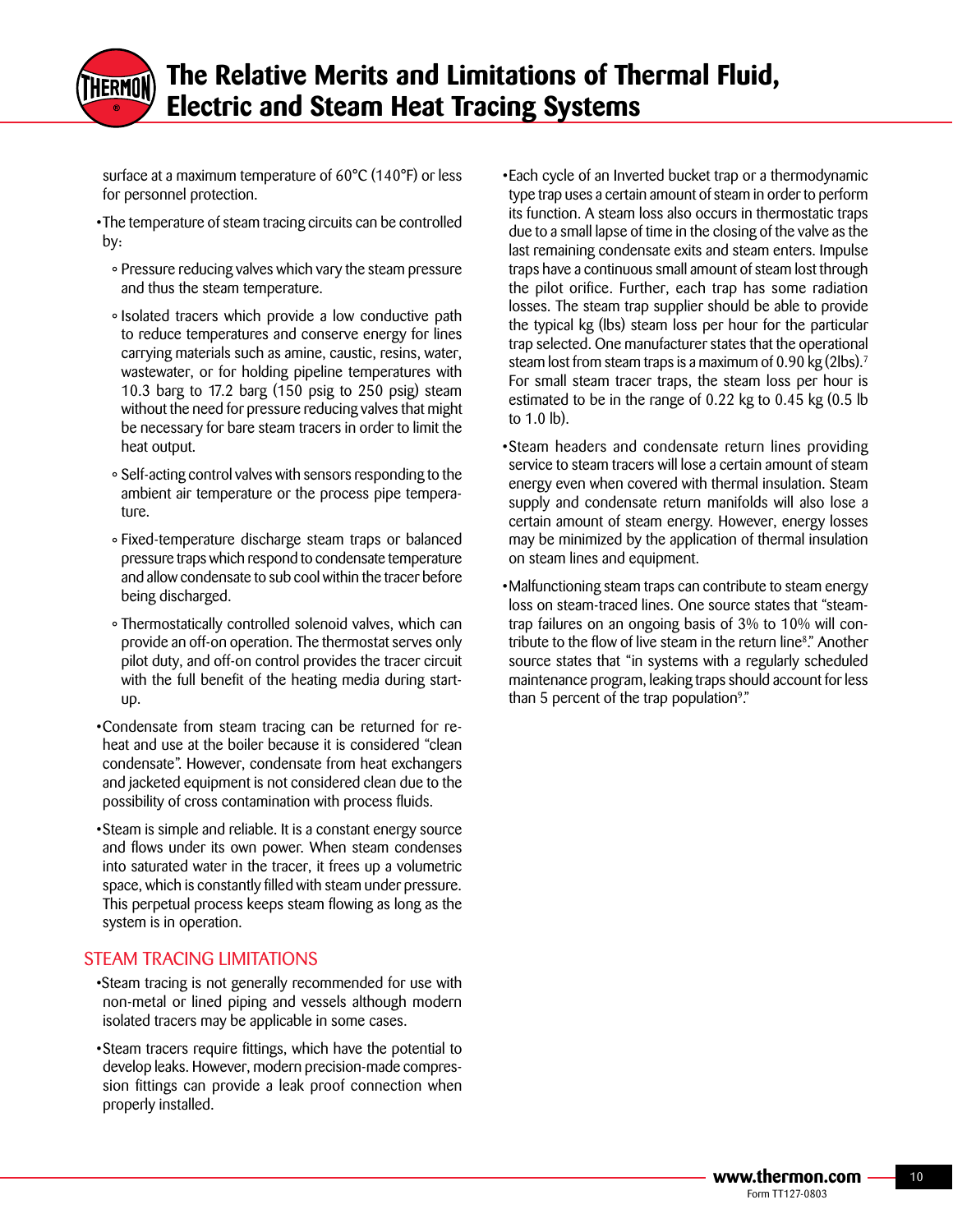

 The most common orifice size for steam traps servicing steam tracers is 3.0 mm for metric sized traps and 1/8" for inch-Pound sizes. Approximate steam losses for malfunctioning traps in tracer service are given in Table 1 and Table 2 below. A good maintenance program will help minimize energy losses from steam traps as described under NOTE below.

One major trap manufacturers estimates that, on average, each defective trap wastes over 400,000 pounds (approx. 180,000 kg) of steam a year.<sup>2</sup> If one chooses the 7.0 Bar g

**Table 1**

| iadie i                                                     |                                 |      |      |  |  |
|-------------------------------------------------------------|---------------------------------|------|------|--|--|
| Approx. Energy Loss Due to Steam Trap Leaks<br>kilograms/hr |                                 |      |      |  |  |
| <b>Trap Orifice</b><br><b>Diameter</b><br>mm                | <b>Steam Pressure Bar Gauge</b> |      |      |  |  |
|                                                             | 3.5                             | 7.0  | 10.0 |  |  |
| 2.0                                                         | 5.0                             | 8.8  | 12.0 |  |  |
| 3.0                                                         | 12.5                            | 22.2 | 30.5 |  |  |
| 5.0                                                         | 31.0                            | 55.1 | 75.4 |  |  |

| ۰.<br>۰.<br>۰,<br>× |
|---------------------|
|---------------------|

| Approx. Energy Loss Due to Steam Trap Leaks<br>pounds/hr |                                 |       |       |  |  |
|----------------------------------------------------------|---------------------------------|-------|-------|--|--|
| <b>Trap Orifice</b><br><b>Diameter</b><br>inches         | <b>Steam Pressure Bar Gauge</b> |       |       |  |  |
|                                                          | 50                              | 100   | 150   |  |  |
| 5/64                                                     | 10.6                            | 18.9  | 27.1  |  |  |
| 1/8                                                      | 27.2                            | 48.3  | 69.3  |  |  |
|                                                          | 61.3                            | 108.6 | 156.0 |  |  |

column and the 3.0 mm orifice size from Table 1 and considers 8400 hours per year to account for a two week turnaround time, the loss per trap will be  $22.2 \times 8400 = 186,480$ kg/yr (186,480 x 2.2 = 410,256 lb/yr).

From Table 2 choose the 100-psig column and the 1/8" orifice, the loss will be  $48.3 \times 8400 = 405,720 \text{ lb/yr.}$  steam wasted annually. Therefore, the statement from the trap manufacturer provides a realistic value.

Steam trap monitoring systems are available from most major trap manufacturers and can help reduce steam losses due to malfunctioning traps if installed and implemented properly. Regular continuous monitoring will identify malfunctions such as leaking or condensate back up.

### TRACING SYSTEM ANALYSIS

A complete tracing system analysis should consider all of the following:

- •The specific application
- •The tracing system's functional performance
- •The tracing/pipe system energy performance
- •The tracing system's installation cost.

#### **1. The Specific Application**

Typical Information Required to Begin an Assessment.

- •Plant/Location
- •Climatological Data:
	- ° Minimum Ambient Temperatures
	- °MaximumAmbientTemperatures
	- ° Annual Average Ambient Conditions

•Process, Utilities or Service Materials to be Heated

- ° Properties
- ° Specifications
- ° Processing Hours
- ° Heat Up Requirement
- ° Flow Path of Process Fluids

•Temperature Control of Product and Monitoring Requirements

- •Energy:Location;Type;Quantity;Quality;Cost
	- ° Area Classification
	- ° Electric Energy Cost
	- ° Voltage
	- ° Steam Energy Cost
	- ° Steam Pressure
	- ° Heat Transfer Fluid Cost Including Packaged Heater Unit

• Piping: Materials; Lengths; Sizes; and Grade Level

- ° P & ID's 17
- ° Piping Isometrics
- ° Piping Line List; Etc.

•Insulation: Type, Thickness and Weather Barrier

- •Labor: Rates and Maintenance Hours Required
- Tracing System Alternatives Under Consideration

#### **2. The Tracing Systems Functional Performance**

First and foremost, any tracing method considered must be able to meet the functional requirements of the process piping and equipment being traced. The tracing system must heat-up and maintain the piping system at the prescribed temperature. A heat up time requirement may be placed on the system not only for the initial start up but start-ups following a turnaround or emergency shut down. The pipe, product, heater, and insulation maximum temperature limitations must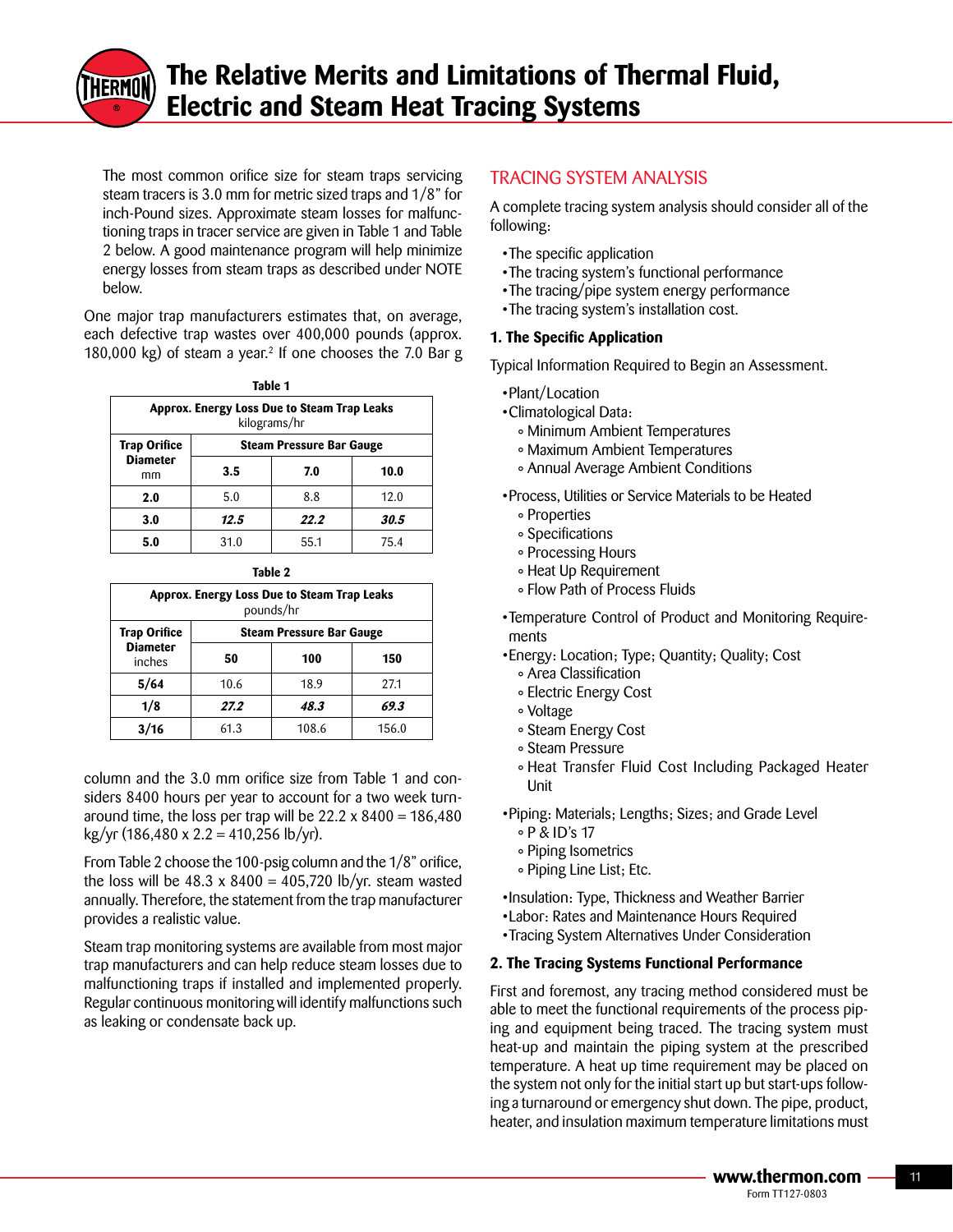

not be exceeded under normal and abnormal conditions. The temperature control system, if one is necessary, must provide the required accuracy of control. A temperature alarm system may also be required to fulfill safety or production specifications. Operations may require monitoring of the heating system. These considerations are all necessary to arrive at a functional system.

#### **3. The Tracing/Pipe System Performance**

The energy consumption characteristics of a tracing system are primarily a function of the following:

- •Insulation System
- Type of Tracing System Temperature Control
- •Type of Heat Source

#### **The Insulation System**

A heat tracing system in the most common application (temperature maintenance) is designed to replace only that heat which is lost through the thermal insulation. The energy consumption is directly related to the energy loss characteristics of the insulant, which is a function of the insulation type and thickness. While heat loss reduction and optimization is possible by prudent selection of the insulation type, it should be understood that the insulation type must be matched to the functional requirements of the application, i.e. minimum temperature limits, water resistance, tensile and compressive strength, flammability, etc. The heat loss reduction optimization should then be based on Insulation thickness. The optimum insulation thickness is established by estimating the following costs for a given insulation thickness:

- •The annualized cost of the insulation system including installation and maintenance
- •The annualized cost of the energy lost.

The optimum insulation thickness is that thickness for which the sum of these costs is a minimum.

#### **Annualized Insulation and Energy Cost Via the Use of 3E Plus**®

The Insulation thickness can be established via the use of 3E Plus, a Insulation thickness computer program that can be downloaded FREE from www.pipeinsulation.org It is designed for Facility Managers, Energy and Environmental Managers and Industrial Process Engineers.

#### **The 3E Plus Program:**

- •Calculates the thermal performance of both insulated and un-insulated piping and equipment
- •Translates Btu losses to actual dollars

•Calculates greenhouse gas emissions and reductions •Used as a tool in several DOE programs

3E Plus simplifies the task of determining how much insulation is necessary to use less fuel, reduce plant emissions and improve process efficiency. The information described herein is from the INSULATION OUTLOOK MAGAZINE, December 2002 at www.insulation.org.

#### **Tracing Temperature Control**

When there is no material flowing in a piping system, a pipe temperature-sensing controller, which activates and deactivates the tracing system, reduces energy consumption by permitting the tracer to deliver only that energy which is required to maintain the pipe temperature. When flow occurs in the pipe at temperatures above the controller set point, the pipe-sensing controller de-energizes the tracing and minimizes energy consumption. Tracing controllers, which sense ambient temperature rather than pipe temperature, are less energy conservative since these controllers permit continuous energizing of the tracing when the ambient temperature is below the controller set point. The result is higher energy consumption by the tracing. Although control methods are available for steam tracing systems, they are not widely applied due to user indifference.

#### **The Heat Source**

- •The energy consumption of parallel and series resistance electric tracers is limited to the Joulian (I<sup>2</sup>R) heating ability of the cable. Most plants will have electricity available for electric tracing either purchased or produced at the plant site (cogeneration).
- •Steam tracers are a constant temperature heat source. Their energy consumption is proportional to the steam temperature minus pipe temperature differential. When control schemes are not employed energy consumption of a steam tracer increases when the process fluid temperature is less than the equilibrium temperature flowing through the process pipe.
- •A thermal fluid tracing system requires multiple tracing circuits before it can be justified due to the cost of the fluid handling unit. The fluid handling units are made up of 1) an expansion tank to provide space for fluid expansion and a net positive suction head for the pump; 2) a circulating pump to keep the hot fluid flowing; 3) a heater to heat up the liquid to the required temperature and reheat it as it returns from the tracers. Process temperature control can be accomplished via flow control valves for multiple users or by a process temperature sensor that controls the heater for single users. Thermal fluid heaters are either fuel fired,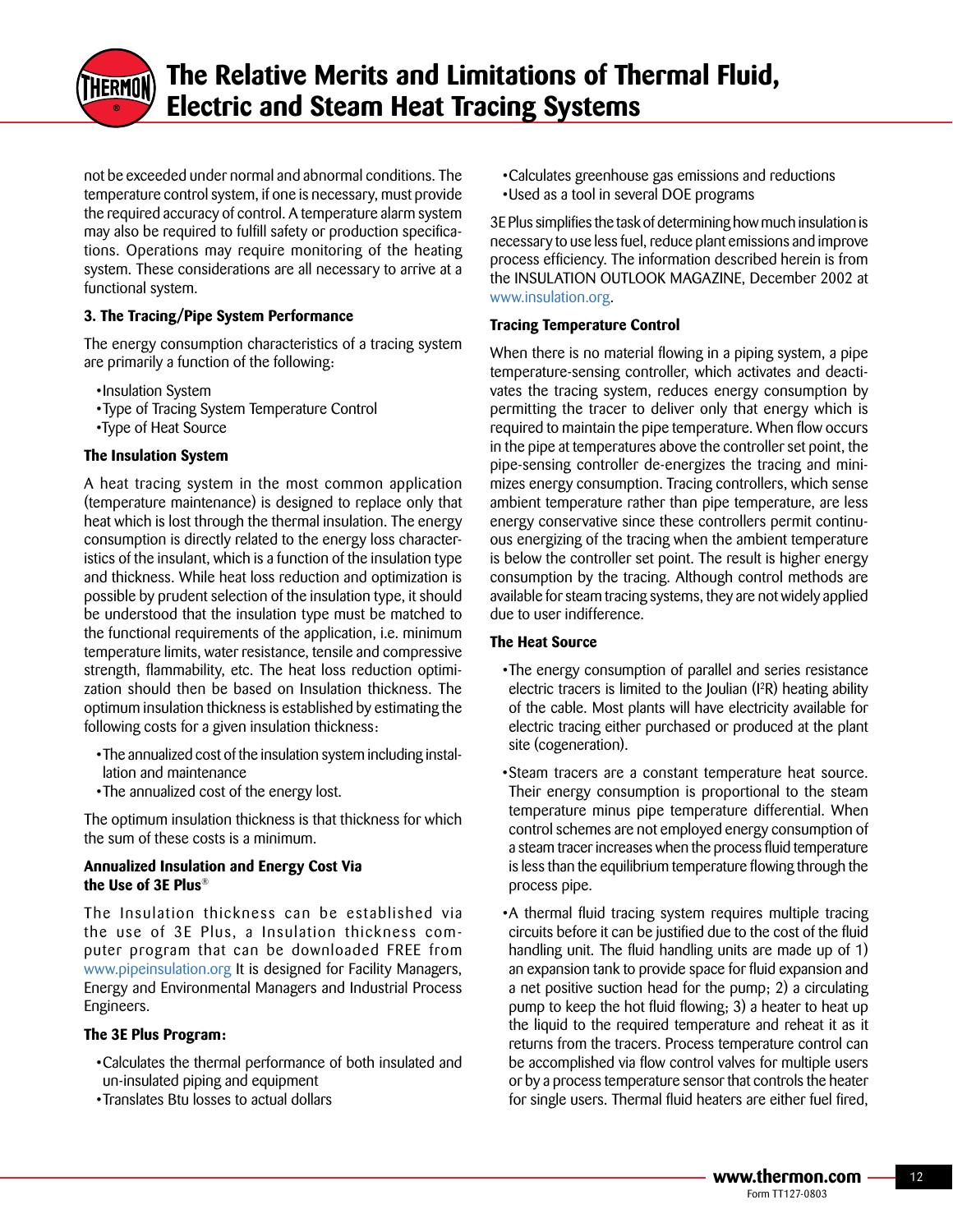

steam heated or heated via electrical resistance heaters. The total installation cost, energy costs and the intended operating pattern should be considered when selecting the type of heater for the system.<sup>6</sup>

#### **4. The Tracing System Installation Cost**

The installation costs of steam, fluid and electric tracing are a strong function of:

- Piping Complexity
- Temperature Maintenance/Control Monitoring
- Area Classification

#### **Piping Complexity**

Electric tracing cables are normally more flexible than tubing and thus installation time is less for regular objects such as valves, pumps, filters, elbows, flanges, etc. As a tradeoff, however, the number of electric circuits and controllers will increase as the complexity increases and will thus increase the cost of an electric tracing comparison to an uncontrolled steam tracer.

#### **Temperature Maintenance/Control Monitoring**

The installation of pipe sensing temperature control/monitoring can be as simple as an indicating on/off mechanical thermostat or it can be as sophisticated as a microprocessor based control package. In the case of steam tracing, control and monitoring devices are available but are seldom used. The relative costs of steam, electric or thermal fluid tracing systems are related to some degree by the control/monitoring applied to each system. Steam tracing efficiency will depend in large measure on keeping malfunctioning steam trap energy losses at a minimum.

With the use of the control systems mentioned above electric tracing circuits can hold pipe temperatures at 5°C (40°F) for freeze protection by the use of simple preset controls, or adjustable control thermostats for freeze protection and temperature maintenance. Microprocessor-based temperature control and monitoring units for single, dual or multiple circuits can provide temperature control up to 500°C (932°F).

Thermal fluid tracing systems can hold very close temperatures for low or high temperature applications and may be controlled by control valves and/or microprocessor-based control systems. Certain thermal fluids may be used in a temperature range of 260°C to 400°C (500°F to 750°F) which is beyond the range of temperatures normally associated with steam tracing. Electric tracing (Alloy 825 mineral insulated heaters) may show to advantage on individual piping circuits at these temperatures due to the cost of a thermal fluid heating unit.

Steam tracing is generally associated with high heat delivery for applications where steam in the pressure range of 3 barg to 21 barg (50 to 300 psig) is used However, new isolated tracers have been designed to provide a steam tracing method for low to medium heat delivery to hold pipeline temperatures from 5°C (40°F) to 93°C (200°F). These tracers are used for many applications where soft heat is required for materials such as caustic soda, resins, amine, etc. Control methods include ambient sensing, pipe sensing, condensate controlling traps and isolated tracers. However, where very tight temperature differentials are required, electric tracing or thermal fluid tracing methods are generally the best choice. In high heat delivery applications, fluid tracing and electric tracing may require multiple passes. As a result, steam tracing will normally have a more favorable relative installed cost when higher heat load and quick heat up applications are considered.

#### **Area Classification**

In hazardous areas, watt per foot outputs may be limited in order to comply with runaway temperature restrictions. Again, this may result in multiple passes of heater cable and which will result in increased installation costs. A constant temperature heater such as steam generally does not fall under the jurisdiction of these runaway temperature restrictions as previously described and thus will enjoy the installation cost benefit resulting from installing fewer passes of tracer.